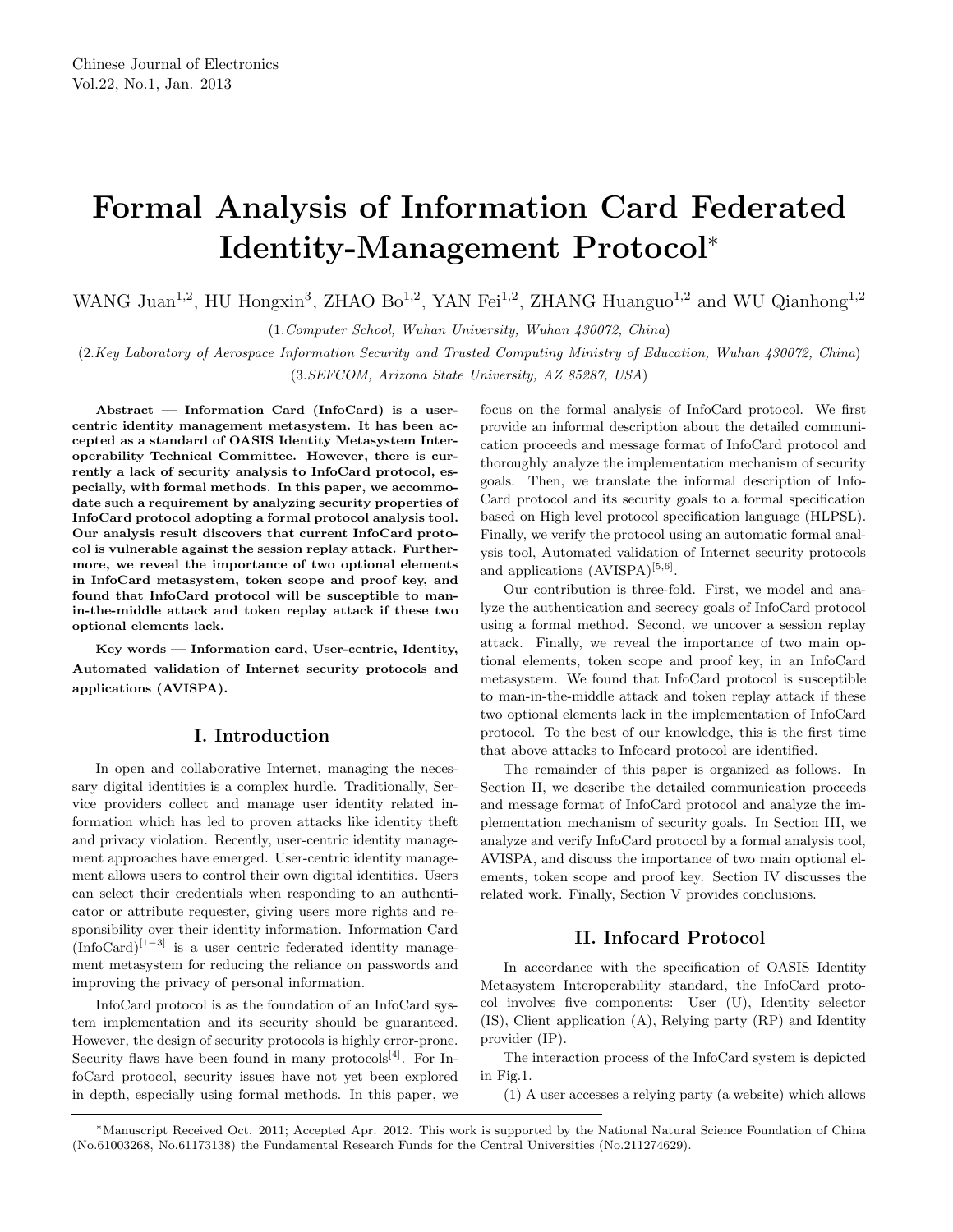the user to log in the relying party with InfoCard.

(2) The relying party returns the requested page and sends the relying party's policy.

(3) The client application calls the identity selector and forwards the relying party's policy.

(4) In accordance with the relying party's policy, the identity selector searches in the user's information cards collection and finds the information cards which satisfy the requested claims in the relying party's policy. The user then selects one of these cards to log on the relying party.

(5) The identity selector sends a token request to the corresponding identity provider who issued the selected card.

(6) The identity provider authenticates the user by the provided authentication credential. If the user has passed the authentication, the identity provider issues a security token to the identity selector.

(7) The identity selector sends the service request message and the security token to the relying party.



Fig. 1. Framework of InfoCard

(8) The relying party successfully authenticates the user and sends desired service or resource to the client.

Although the InfoCard system includes five components and eight operating steps, but in fact it is a typical three party authentication protocol. We can combine the user, identity selector and client application as "Client", and neglect the steps used to retrieve the policy from the point view of security protocol analysis, just considering the steps using the mutual authentication process. Moreover, it must be explained that we just consider the managed card protocol in this paper because the selfissued card protocol does not have a separate identity provider and can be regarded as a special case of the managed card protocol.

On the basis of above considerations, we can give the main authentication procedure of managed card protocol. The main authentication procedure and message format are according to Microsoft's implementation of InforCard protocol[7*,*8] and the OASIS identity metasystem specification<sup>[1]</sup>.

The elements of  $n_1$  to  $n_9$ ,  $n_{ce}$  and  $n_{se}$  are random numbers.  $k_1$ ,  $k_2$  and  $k_t$  are symmetric keys.  $PK_{IP}$  represents the public key of IP and  $PK_{IP}^{-1}$  represents the private key of IP.  $Ck_{sig}$  is the signature key of client.  $Ck_{enc}$  is the encryption

key and *Ckendorse* is the endorsing signature key. *RP ksig* is the signature key of RP and  $RPk_{enc}$  is the encryption key. *Mrst* indicates request message and *Mresp* indicates response message. *Mtok* indicates the issued token by identity provider. SAML is the type of issued token. *Menctok* represents the encyphered token. *cardId* is the unique identity of a card.  $types_{RP}$  stands for the types of the required claims. *claims*<sub>*U*</sub> represents claims with the attribute values for the required *types<sub>RP</sub>*.  $M_{mac}$  is the message signature.  $M_{proof}$  is the endorsing signing message proving possession of proof key.

The detailed communication proceeds and message format of managed card protocol are described as following:

(1) C-*>*IP: {{*k*1}*PKIP , n*1*, n*2*,* {{*Muser, Mrst*}*Cksig , Muser, Mrst*}*Ckenc* } *Muser* = (*U, pwd*)*, Mrst* = (*cardId, typesRP , RP, nce*) *Cksig* = PSHA1(*k*1*, n*1)*, Ckenc* = PSHA1(*k*1*, n*2) (2) IP-*>*C: {*n*3*, n*4*,* {{*Mrstr*}*IPksig , Mrstr*}*IPkenc* } *Mrstr* = ({*kt*}*PKRP ,* {*SAML*(*Mtok,* {*Mtok*}<sup>−</sup><sup>1</sup> *PKIP* )}*<sup>k</sup><sup>t</sup> , nse*) *Mtok* = (*IP,* {*PSHA*1(*nce, nse*)}*PKRP , claims<sup>U</sup> , RP, ppid*) *IPksig* = *PSHA*1(*k*1*, n*3)*, IPkenc* = *PSHA*1(*k*1*, n*4) (3) C-*>*RP: {{*k*2}*PKRP , n*5*, n*6*, n*7*, Menctok,* {*Mmac, Mproof , Mreq*}*Ckenc*<sup>2</sup> } *Menctok* == ({*kt*}*PKRP ,* {*SAML*(*Mtok,* {*Mtok*}<sup>−</sup><sup>1</sup> *PKIP* )}*<sup>k</sup><sup>t</sup>* )*, Mmac* = {*Mreq*}*Cksig*<sup>2</sup> *, Mproof* = {*Mmac*}*Ckendorse , Ckenc*<sup>2</sup> = *PSHA*1(*k*2*, n*6)*, Cksig*<sup>2</sup> = *PSHA*1(*k*2*, n*5)*, kproof* = *PSHA*1(*nce, nse*)*, Ckendorse* = *PSHA*1(*kproof, n*7) (4) RP-*>*C: {*n*8*, n*9*,* {{*Mresp*}*RP ksig , Mresp*}*RP kenc* } *RP kenc* = *PSHA*1(*k*2*, n*9)*,*

$$
RPk_{sig} = PSHA1(k_2, n_8)
$$

# **III. Formal Verification of Infocard Protocol**

In this paper, we use the formal tool-Automated validation of Internet security protocols and applications (AVISPA)[5*,*6] to analyze InfoCard protocol.

**1. Modeling InfoCard protocol and security goals**

AVISPA is a formal tool for building and analyzing security protocols. AVISPA integrates four different formal backends: On-the-fly model-checker (OFMC), CL-based Attack searcher (CL-AtSe), SAT-based model-checker (SATMC) and Tree-automata-based protocol analyzer (TA4SP). These backends implement different automated reasoning techniques for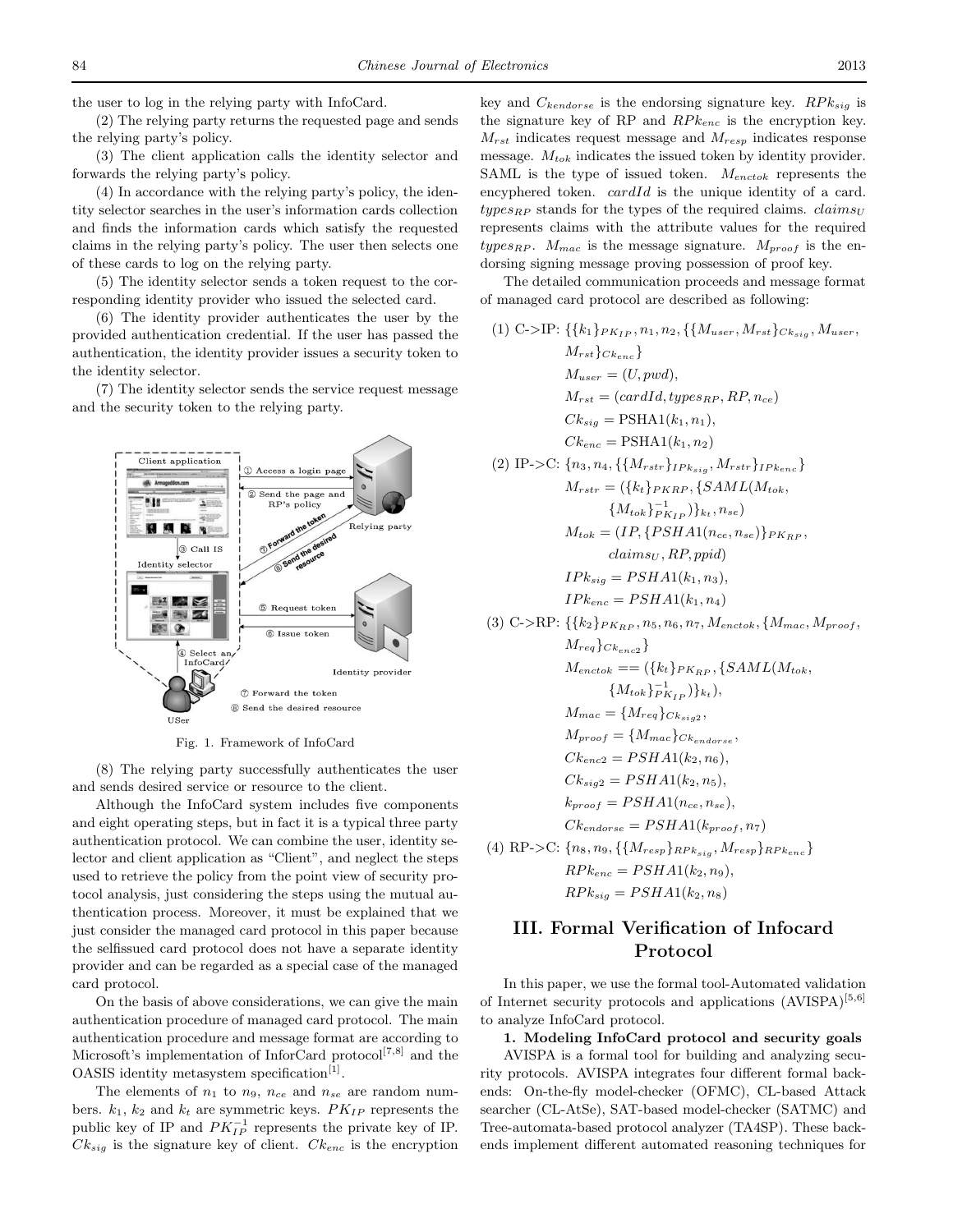formally analyzing protocol specification. To our knowledge, no other tool exhibits the same level of scope and robustness while being with the same performance and scalability.

AVISPA uses a special language called High level protocol specification language (HLPSL)[9*,*10] to model the analyzed protocol. A HLPSL specification is composed of three parts: a list of definitions of basic roles (the principals of protocol), protocol session, Intruder capabilities and a list of declarations of goals.

### **(1) Modeling InfoCard protocol in HLPSL**

**Specification of protocol basic roles.** The specification of InfoCard protocol contains three basic roles: client, Identity provider (IP), and Relying party (RP). Every role owns a list of global variables, a list of local variables and a lot of transitions. Global variables represent the public and share initial knowledge. Messages are exchanged via channels, Sending channel (SND) and Receiving channel (RCV). dy, the channel of type, stands for a channel of Dolev-Yao<sup>[11]</sup> which is under complete control of intruder. The following is the HLPSL specification of client.

| role client (C, IP, RP | : agent,           |
|------------------------|--------------------|
| Kip, Krp               | : public key,      |
| Muser, Cardid          | $:$ text,          |
| SND, RCV               | : channel $(dy)$ , |
| PSHA <sub>1</sub>      | $: hash\_func)$    |
|                        |                    |

played by C def=

local State : nat,

*N*1*, N*2*, N*3*, N*4*, N*5*, N*6*, N*7*, N*8*, N*9, Nce, Nse : text,  $K1, Kt, K2$ : symmetric\_key,

*Ipksig*, *Ipkenc*, *Cksig*, *Ckenc*, *Cksig*1, *Ckenc*1, *Rpksig*, *Rpkenc* :

*hash*(*symmetric key.text*),

Kproof : text,

Ckendorse : hash(text. text),

Mresp, Mreq: message,

SAMLtoken:agent.{*text*} *public key.text.agent.text.*{*agent*. {*text*} *public key.text.agent.text*} *inv*(*public key*)

The transition section of basic roles describes the procedure of message reception and emission (behavior of principals). Every transition has the form "precondition =*>*action", which represents that when precondition is satisfied, action will be executed. For instance, the state transition of the client is as following:

transition

0. State =  $0 \wedge \text{RCV}(\text{start}) = | >$  $State:=2 \wedge N1':=new() \wedge N2':=new() \wedge K1':=new()$ ∧ *Cksig* :=*PSHA*1(*K*1 *.N*1 )∧ *Ckenc* :=*PSHA*1 (*K*1 *.N*2 )∧ *SND*({*K*1 } *Kip. N*1 *.N*2 *.* {{*Muser.Cardid. typesrp.RP.Nce* } *Cksig* . Muser. Cardid. typesrp. RP. *Nce* } *Ckenc* ) 2.State=2∧RCV(*N*3 *.N*4 *.*{{{*Kt* } *Krp.*{*SAMLtoken* } *Kt .Nse* } *Ipksig .*{*Kt* } *Krp.*{*SAMLtoken* }  $Kt'.Nse'$ }  $\exists pkenc') \land \exists pksig' = PSHA1(K1.N3') \land$  $Ipkenc' = PSHA1(K1.N4') = | >$  $State:=4\wedge K2' := new() \wedge N5' := new() \wedge N6' := new()$  $\wedge$ *N*7' := *new*()  $\wedge$ *Cksig*1' := *PSHA*1(*K*2'.*N*5')/ $\wedge$  *Cke* $nc1' := PSHA1 (K2'.N6') \land Kproof := PSHA1(Nce.$  $Nse) \land$  *Ckendorse'* :=  $PSHA1$  (*Kproof'.N*7') ∧*SND* 

({*K*2 } *Krp. N*5 *.N*6 *.N*7 *.*{*Kt* } *Krp.* {*SAMLtoken* }

*Kt* .{*Mreq.*{*Mreq*} *Cksig*1 *.*{{*Mreq*} *Cksig*1 } *Ckendorse* } *Ckenc*1 ) 4.State=4 ∧ *RCV* (*N*8 *.N*9 *.*{{*Mresp*} *Rpksig* . *Mresp*} *Rpkenc* )∧  $Rpksig' = PSHA1(K2.N8') \wedge Rpkenc' = PSHA1$  $(K2.N9') = | >$ State':=  $6$ end role

**Protocol session.** A session is used for describing how to combine roles which is to run roles in parallel. The run of a basic role is a process. In the session of InfoCard protocol, the processes of three basic roles (client, IP, RP) run parallel which is described as following:

Role session(*C, IP, RP: agent, Kip, Krp: public key, Muser, Cardid: text, PSHA1*: *hash func*) *def*=

local *SC, RC, SIP, RIP, SRP, RRP: channel* (*dy*) composition

client(*C, IP, RP, Kip, Krp, Muser, Cardid, SC, RC, PSHA*1)

∧ ip(*C, IP, RP, Kip, Krp, Muser, Cardid, SIP, RIP, PSHA*1)

∧ rp(*C, IP, RP, Kip, Krp, SRP, RRP, PSHA*1) end role

**Intruder capabilities.** Intruder capabilities are defined in the environment role. This role comprises global constant and a composition of session, where the intruder may play some roles as legal users. Composition session includes two parallel protocol running in which the intruder is participating. The definition of environment role is as follows:

role environment() def= const

| .                                     |                       |
|---------------------------------------|-----------------------|
| client, $ip, rp$                      | : agent.              |
| krp, kip, ki                          | $: public \; key.$    |
| typesrp, muser, cardid, claimsu, ppid | $:$ text.             |
| samltoken                             | : <i>protocol id.</i> |
| pshal                                 | $: hash$ func         |
|                                       |                       |

 $intruder_k, knowledge = \{client, ip, rp, krp, kip, ki, inv(ki),\}$ *psha*1}

composition

session(*client, ip, rp, kip, krp, muser, cardid, psha*1)

∧ session(*client, ip, rp, kip, krp, muser, cardid, psha*1) end role

#### **(2) Modeling security goals in HLPSL**

Authentication and secrecy are two basic security goals of InfoCard protocol. We model them as following:

request (IP, C, muser, Muser) witness(C, IP, muser, Muser)

request (IP, C, cardid, Cardid) witness(C, IP, cardid, Cardid)

request(RP,C,samltoken,SAMLtoken')

witness(C,RP,samltoken,SAMLtoken')

secret (SAMLtoken, samltoken, {IP, C})

*request*(*IP, C, muser,Muser*) means that IP receives the message(*Muser*) from the *client*(*C*).  $witness(C, IP, muse, Museum)$  means that the client sends the message (*Muser*) to IP. The paired predicates (*request and witness*) describe strong authentication<sup>[4]</sup> properties in HLPSL.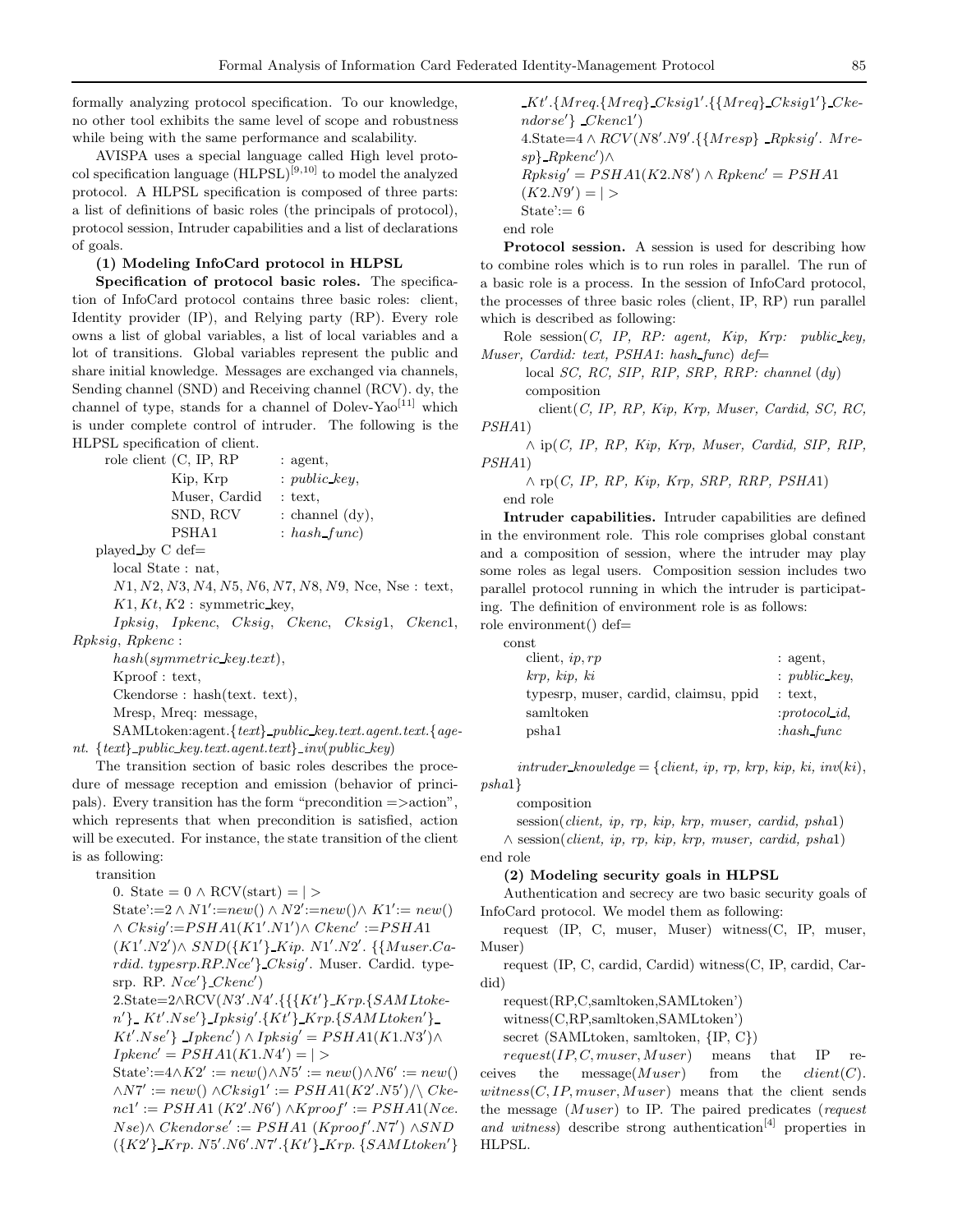*secret*(*SAMLtoken, samltoken,* {*IP, C*}) represents the main secrecy goal that SAML type token should be confidential between the IP and the client. An attacker can not know the token.

#### **2. Security verification and verification results**

Given a HLPSL specification, the next step is to translate it into a lower level specification. This is automatically done by the translator hlpsl2if, generating a specification in an intermediate format (IF). In the end, IF specification is verified by the underlying automated reasoning module. During the verification process of InfoCard protocol, we mainly used the OFMC (On-the-fly model-checker)<sup>[12]</sup>, which is the most important and powerful reasoning module of AVISPA.

We have found three types of attacks: session replay attack, man-in-the-middle attack and token replay attack. The man-in-the-middle attack and token replay attack are found based on the assumption that two optional elements, token scope and proof key, lack in InfoCard protocol implementation.

#### **(1) Session replay attack**

This attack is found by authentication goal. An attacker can intercept the old message from a client to IP and replay it to IP in a new session. The attack is showed as follows.

*i* -*>* (client, 3): start

 $client,3$ ->  $i$ :

{*K*1(1)} *kip.N*1(1)*.N*2(1)*.*{{*muser.cardid.typesrp.rp.Nce* (1)} (*psha*1(*K*1(1)*.N*1(1)))*.muser.cardid.typesrp.rp.Nce* (1)} (*psha*1(*K*1(1)*.N*2(1)))

*i*-*>*(ip,3):

{*K*1(1)} *kip.N*1(1)*.N*2(1)*.*{{*muser.cardid.typesrp.rp.Nce* (1)} (*psha*1 (*K*1(1)*.N*1(1))).*muser.cardid.typesrp.rp.Nce*(1)} (*psha*1(*K*1(1)*.N*2(1)))

 $(ip,3)$ ->  $i$ :

*N*3(2)*.N*4(2)*.*{{{*Kt*(2)} *krp*.{*ip*.{*psha*1(*Nce* (1).*Nse*(2))} *krp.claimsu.rp.ppid*.{*ip*.{*psha*1(*Nce*(1).*Nse*(2))} *krp.claimsu*.*rp.ppid*} *inv*(*kip*)} *Kt*(2).*Nse*(2)} (*psha*1(*K*1(1).*N*3 (2))).{*Kt* (2)} *krp*.{*ip*.{*psha*1(*Nce*(1).*Nse*(2))} *krp.clai* $msu.rp.ppid.\{ip.\{psha1(Nce(1).Nse(2))\}$ *krp.claimsu.rp. ppid*} *inv*(*kip*)} *Kt* (2).*Nse*(2)} (*psha*1(*K*1(1)*.N*4(2)))

## *i*-*>*(ip,7):

{*K*1(1)} *kip.N*1(1)*.N*2(1).{{*muser.cardid.typesrp*.*rp.Nce* (1)} (*psha*1(*K*1(1)*.N*1(1)))*.muser.cardid.typesrp.rp.Nce*(1)}  $-(psha1(K1(1).N2(1)))$ 

## (ip,7)-*> i*:

*N*3(3)*.N*4(3)*.*{{{*Kt*(3)} *krp.*{*ip.*{*psha*1(*Nce*(1)*.Nse*(3))} *krp.claimsu.rp.ppid.*{*ip.*{*psha*1(*Nce*(1)*.Nse*(3))} *krp.claimsu*. *rp.ppid*} *inv*(*kip*)} *Kt*(3)*.Nse*(3)} (*psha*1(*K*1(1)*.N*3(3)))*.*{*Kt* (3)} *krp.*{*ip.*{*psha*1(*Nce*(1)*.Nse*(3))} *krp.claimsu.rp.ppid.*{*ip.*  ${psha1(Nce(1).Nse(3))}$  *krp.claimsu.rp.ppid*}  $inv(kip)$  *Kt* (3)*.Nse*(3)} (*psha*1(*K*1(1)*.N*4(3)))

where *i* represents an intruder. "(client, 3)  $\Rightarrow$  *i*, *i* $\Rightarrow$  (ip, 3) and  $(ip, 3)$  - $\geq i$ <sup>"</sup> is a round execution of protocol. The intruder is a man in middle, who can intercept the all of message from client to identity provider. " $i > (ip, 7)$  and  $(ip, 7) \rightarrow i$ " is another round execution, in which the intruder replay the old message intercepted from the former round.

Although the intruder can not decrypt the token issued by IP in the above attack, the attack has breached the authentication property. It also induces DOS attack if the intruder replays continuously the old authentication request message to IP.

## **(2) Man-in-the-middle attack**

In the specification of OASIS identity metasystem interoperability, two optional elements, token scope and proof key, are extremely critical. We model and analyze the revised InfoCard protocol where these two optional elements lack. We found that InfoCard protocol is susceptible to man-in-the-middle attack if the element of token scope lacks in the implementation of InfoCard protocol. We also found the attack of replaying the token without the optional element of proof key.

Token Scope element which represents the identity of RP in the request token message is optional. An Identity Selector, by default, should not convey information about the relying party where an issued token will be used (i.e., target scope) when requesting security tokens. This helps safeguard user privacy. However, if token scope lacks in request-token message, our analysis can find a man-in-the-middle attack that allows a dishonest replying party (an intruder) to impersonate a user at another replying party. The attack is shown as Fig.2.



Fig. 2. Man-in-the-middle attack.  $A = {\{k_1\}} P_{KIP}, n_1$ , *n*2, *{{Muser, Mrst}Cksig* , *Muser, Mrst}Ckenc}*; B— *{n*3, *n*4, *{{Mrstr}IP ksig*, *Mrstr}IP kenc}*; C—  $\{\{k_2\}P_{Ki}, n_5, n_6, n_7, M_{enctok}, \{M_{mac}, M_{proof},$ *Mreq}Ckenc*2*}*; D—*{{k*2*}PKRP* , *n*5, *n*6, *n*7, *Menctok*, *{Mmac*, *Mproof* , *Mreq}Ckenc*2*}*; E—*{n*8, *n*9, *{{Mresp}RP ksig*, *Mresp}RP kenc}*

In Fig.2, *Pki* represents the public key of the intruder. *M tok* does not contain the identifier of RP. Hence when the intruder receives the token, he can forward directly the signed token and forge other items of the message to another RP. As a result, intruder impersonates a legal client at another RP to get the resource of RP. If token scope is included in issued token, the dishonest RP can not impersonate a legal user at another RP, because the dishonest RP can not tamper the identifier of RP contained in the signed token by private key of IP. Therefore, the dishonest RP can not abuse the token issued by IP at another RP.

## **(3) Token replay attack**

Proof key is a subject confirmation key. In identity metasystem interoperability version 1.0, proof key is an optional element, but it is very important. Proof key is a credential between client and IP. Meanwhile it is included in the encyphered token. In the third step of InfoCard protocol, a client uses the proof key to produce the endorse key which is used to sign the MAC of request message. Thus, RP authenticates client based on the token and the proof key. Although an attacker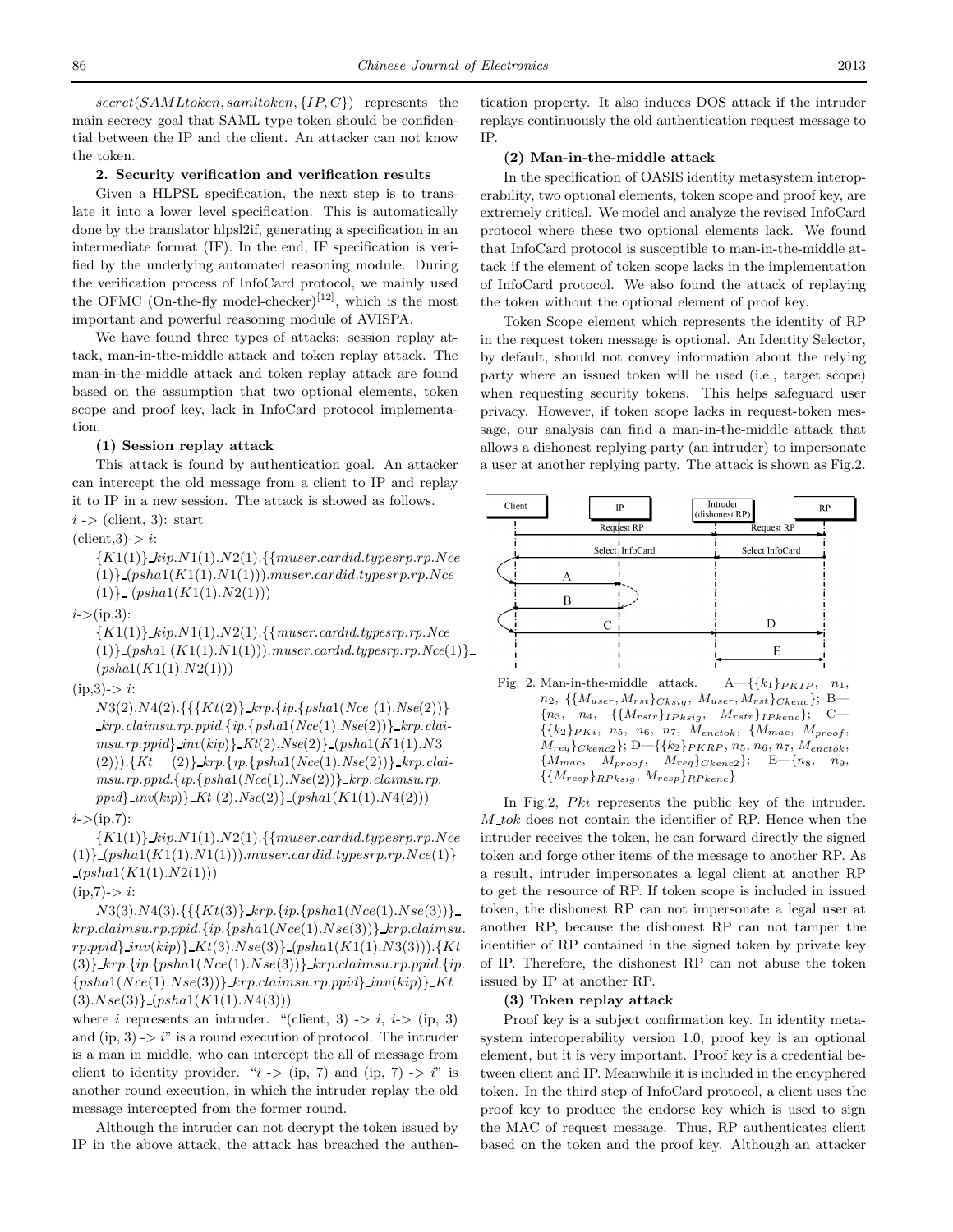can get the signed token, he can not tamper the signed token. It means that he can not tamper the proof key included in signed token. Therefore the attacker can not impersonate a legal user without the proof key. Consequently, proof keys provide stronger authentication guarantee.

If the proof key lack in InfoCard protocol, an intruder who have stolen the token by some attack methods, such as DNS dynamic pharming attack<sup>[18]</sup>, can impersonate legal user and replay the signed token to legal RP. If we add the token to the knowledge of intruder and delete proof key of exchanged messages in the formal model of InfoCard protocol, our analysis can find an attack to authentication goal as follows where an intruder, represented as *i*, can pass the authentication to RP by the stolen token.

 $i > (rp, 6)$ :

{*K*2(1)} *Krp.N*5(1)*.N*6(1)*.N*7(1)*.*{*Kt*(1)} *Krp.*{*IP*. *claimsu.RP.ppid.*{*IP.claimsu.RP.ppid*} *inv*(*Kip*)} *Kt*(1)*.*{ *Mreq.*{*Mreq*} *psha*1(*K*2(1)*.N*5(1))} *psha*1(*K*2(1)*.N*6(1))  $(rp,6) > i$ :

*N*8(2)*.N*9(2)*.*{{*Mresp*} *psha*1(*K*2(1)*.N*8(2))*.Mresp*} *psha*1(*K*2(1)*.N*9(2))

# **IV. Related Work**

Gajek *et al.*<sup>[13]</sup> analyzed the attacks to InfoCard based on weak security policy enforcements in commodity browsers. Hoang *et al*. [14] discussed the problem InfoCard secure Roaming across different terminals. Alrodhan and Mitchell<sup>[15]</sup> analyzed its privacy property of card space and suggested a zeroknowledge cryptographic technique to improve privacy protection. Ahn *et al.*<sup>[16]</sup> proposed a user preference expression language that is crucial to manage user's privacy in federated identity management. Ahn *et al*. [17] provided category-based privacy preference approach to enhance the privacy of usercentric identity management systems.

The work most closely related to ours is Ref.[18]. In this paper, Bhargavan *et al*. formally verified a reference implementation of InfoCard with ProVerif, a formal tool based on pi calculus. They found a man-in-the-middle attack where attacks get the unencyphered signature and replace it with own signature. Their analysis is based on the assumption configuration that signed messages were not encyphered. Without the assumption, their method can not find any attack. However in most cases, signed messages should be encrypted when protocols are designed, because attacks can get the unencyphered signature and replace it with own signature. In our analysis, the configuration of InfoCard protocol is encryption after signature. Therefore, the new attacks found in the paper are different from Ref.[18].

## **V. Conclusion**

In this paper, we have successfully analyzed the authentication and secrecy properties of Infocard protocol using a formal analysis tool, AVISPA. Our analysis showed that InfoCard protocol is easily subjected to a session replay attack because this protocol is lack of freshness numbers. In addition, we analyze the importance of token scope and proof key, the two main optional elements in the specification of OASIS

Identity Metasystem Interoperability. Our analysis indicated that a man-in-the-middle attack where a dishonest RP can impersonate a legal user with acquired token to pass authentication of another RP, and token replay attack where a intruder can replay the stolen security token, are possible if these two optional elements lack in InfoCard protocol. We have implemented an InfoCard identity selector using Java on android platforms. Meanwhile, we are implementing an entire Info-Card system. In the future, we would like to verify the privacy properties for federated identity-management protocols based on our implementation using formal methods.

#### **References**

- [1] Identity Metasystem Interoperability Version 1.0. OASIS Standard. *http://docs. oasis-open. org/imi/identity/v1.0/ identity. html.*
- [2] Higgins Open Source Identity Framework, *http: //www. eclipse. org/ higgins/.*
- [3] Information Card Foundation, *http://informationcard. net/.*
- [4] G. Lowe, "Breaking and fixing the Needham-Schroeder publickey protocol using FDR", *Software-Concept and Tools*, Vol.17, pp.93–102, 1996.
- [5] AVISPA. The AVISPA User Manual. *http://avispa-project. org/publications*.
- [6] A. Armando *et al*., "The AVISPA tool for the automated validation of Internet security protocols and applications", *Proc. of the 17th International Conference on Computer Aided Verification* (*CAV'05*), Scotland, UK, Springer-Verlag. 2005.
- [7] A. Nanda, "A technical reference for the information card profile V1.0", *Technical Report*, Microsoft Corporation, 2006.
- [8] K. Bhargavan, C. Fournet, A.D. Gordon and N. Swamy, "Verified implementations of the information card federated identitymanagement protocol", *Proc. of ASIACCS '08*, Akihabara Convention Hall, Tokyo, ACM, pp.123–135, 2008.
- [9] Y. Chevalier, L. Compagna *et al*., "A high level protocol specification language for industrial security sensitive protocols", *Proc. of SAPS'04*, Austrian Computer Society, pp.1–13, 2004.
- [10] Yannick Chevalier and Laurent Vigneron, "Rule-based programs describing Internet security protocols", *Electronic Notes in Theoretical Computer Science*, Vol.124, No.1, pp.113–132, 2005.
- [11] Dolev, A. Yao, "On the security of public-key protocols", *IEEE Transactions on Information Theory*, Vol.29, No.2, pp.198–208, 1983.
- [12] D. Basin, S. Mödersheim, L. Vigan'o., "OFMC: A symbolic model-checker for security protocols", *International Journal of Information Security*, No.4, pp.181–208, 2005.
- [13] Sebastian Gajek, Jörg Schwenk and Xuan Chen, "On the insecurity of microsoft's identity metasystem cardspace", *Technical Report*, Ruhr University, Bochum, Germany, 2008.
- [14] L.N. Hoang, P. Laitinen and N. Asokan, "Secure roaming with identity metasystems", *Proc. of IDtrust '08*, New York, USA, ACM, pp.36–47, 2008.
- [15] Waleed A. Alrodhan and Chris J. Mitchell, "Improving the security of cardspace", *EURASIP Journal on Information Security*, Vol.2009, Article ID 167216, pp.1–8, 2009.
- [16] GailJoon Ahn, John Lam, "Managing privacy preferences for federated identity management", *Proc. of DIM'05*, Fairfax, Virginia, USA, pp.28–36, 2005.
- [17] Gail-Joon Ahn, Moonam Ko, Mohamed Shehab, "Privacyenhanced user-centric identity management", *Proc. of IEEE International Conference on Communication*, Dresden, Germany, pp.1–, 2009.
- [18] C. Karlof, J. Tygar, D. Wagner, and U. Shankar, "Dynamic pharming attacks and locked same-origin policies for web